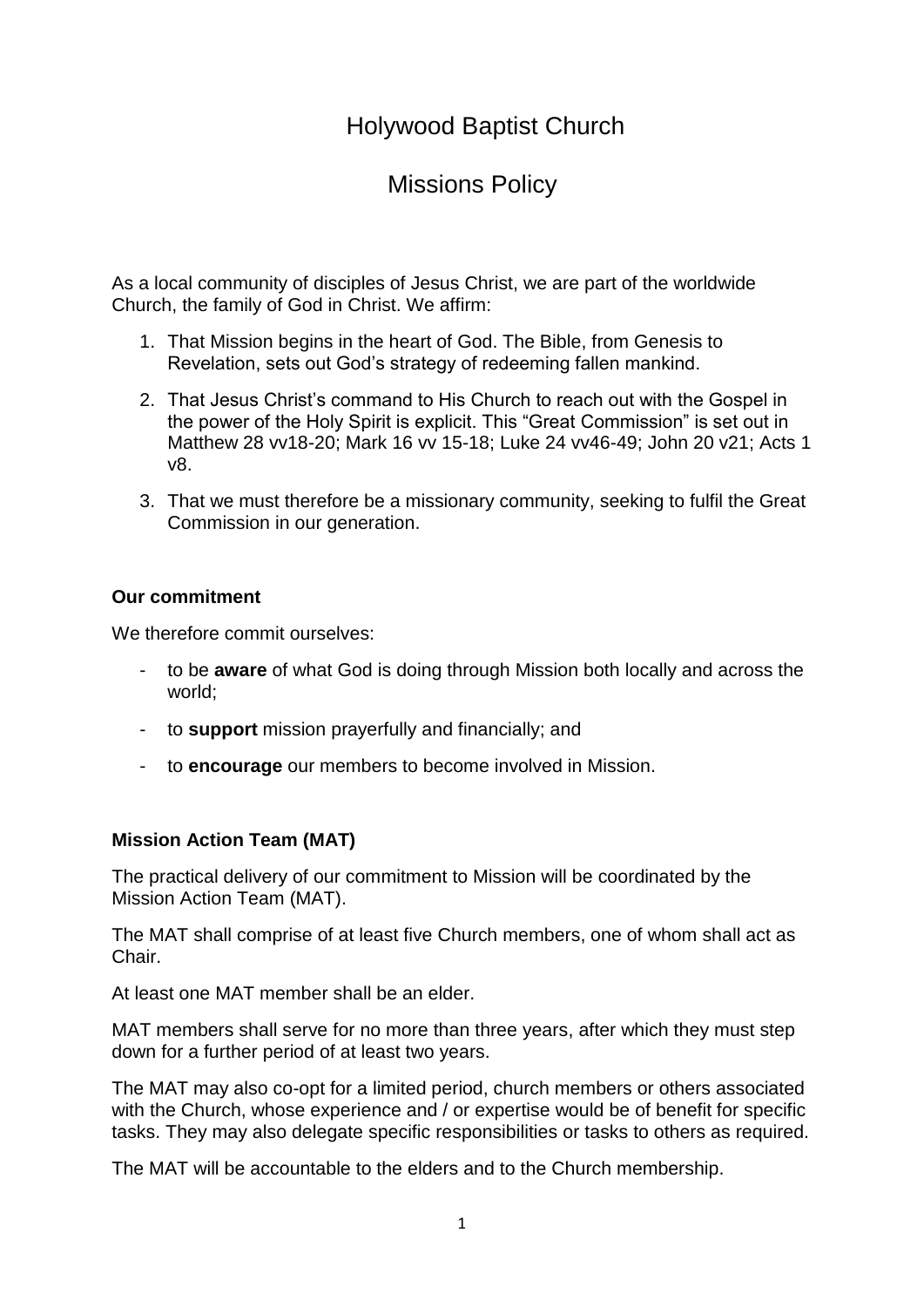# **AWARENESS**

We will keep ourselves informed of what God is doing in Mission today through:

- supporting in prayer "Mission Partners"; "Adopted Mission Partners"; "Shortterm Mission Partners"; and the Church's outreach activity;
- publication of a regular "Mission Guide" including local and global issues, for use both by individuals and House (Fellowship) Groups;
- arranging Sunday services at least four times a year to focus on the ministries of mission agencies identified by the Church for particular support;
- arranging one Sunday Service per year to focus on the work of Baptist Missions;
- participating in the annual TEAR Fund Sunday through a bread and cheese lunch; and
- fostering the links with our partner churches in France (Eglise Protestante Evangelique de la Garenne-Colombes) and Spain (Algeciras) through prayer, practical help, participation in outreach, exchange visits etc.

# **SUPPORT**

We will provide prayer and financial support for:

- 1. Church members formally recognised as "*Mission Partners*".
- 2. Individuals associated with the Church recognised as "*Adopted Mission Partners"*.
- 3. Individuals associated with the Church recognised as "*Short-term Mission Partners"*".
- 4. Specific *mission agencies* identified by the Church.
- 5. Local outreach activity.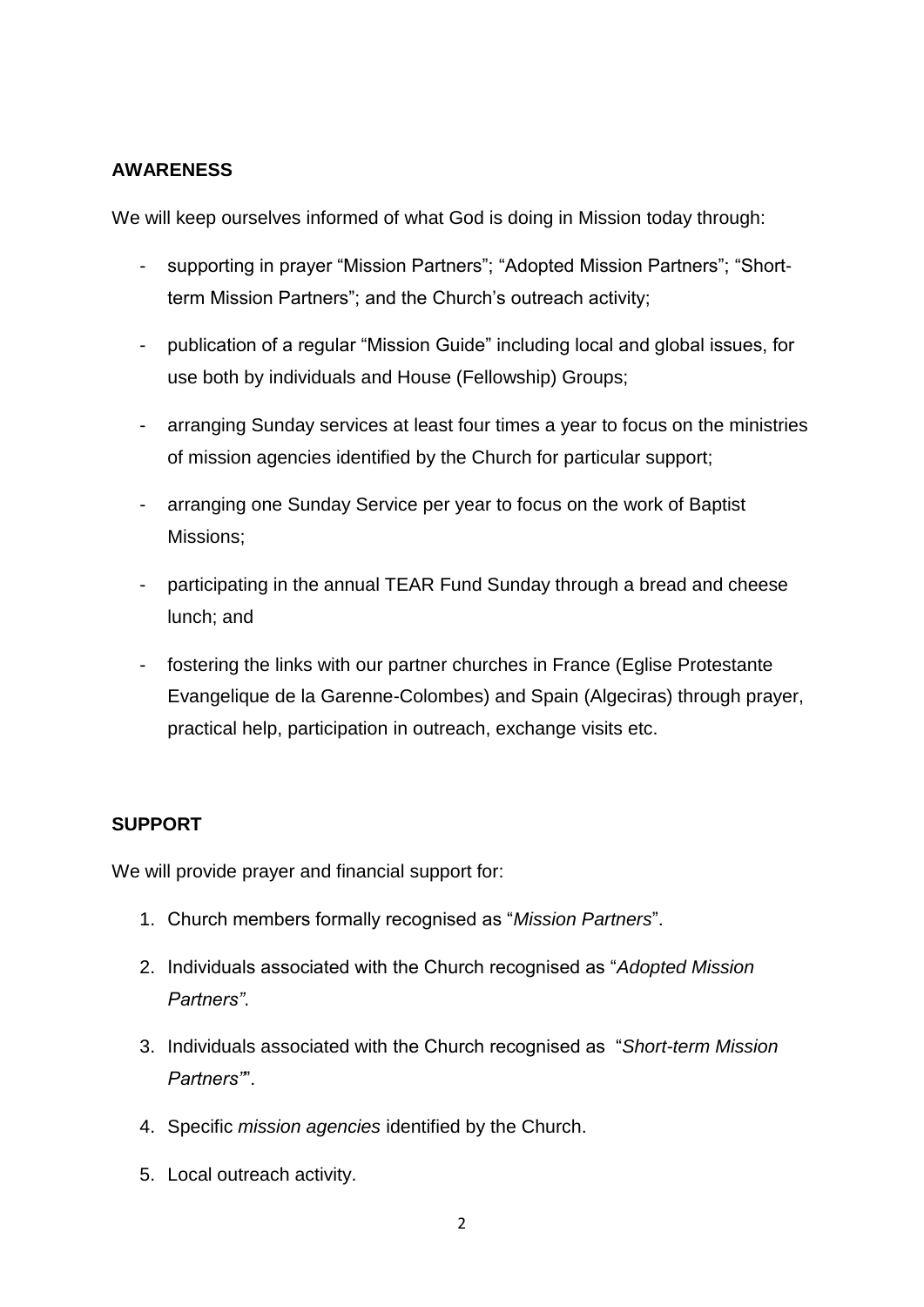6. Our partner churches in France and Spain.

In addition, as a Church we aim that our Mission Budget is to be no less than 25% of the total Church budget.

We will provide financial support as follows:

#### **"***Mission Partners***"**

These are Church Members who have been recognised and sent out by the Church into mission outside the regular corporate life of the Church.

We will provide 30% of the annual costs for each individual.

# **"***Adopted Mission Partners"*

These are individuals who although not Church Members, have been recognised by the Church as Adopted Mission Partners. Such designation would arise from a recommendation by the MAT.

The level of financial support will be considered on a case-by-case basis.

# *"Short term Mission Partners"*

These are Church Members, or individuals associated with the Church, engaged in short term Mission activity.

We will establish a *Short term Missions Bursary Fund* from which we aim to provide support for their costs. This support will be assessed on a case-by-case basis but should generally be 25% of their costs (15% if earning) if their work is outside the UK; or otherwise a small contribution to expenses.

#### *Mission agencies*

We will commit to supporting a number of Christian agencies involved in different types of work and in different areas of the world in order to widen our vision of God's work.

Agencies will be identified by the MAT from the following categories: *Discipleship, church planting, social action, evangelism,* and *bible translation.*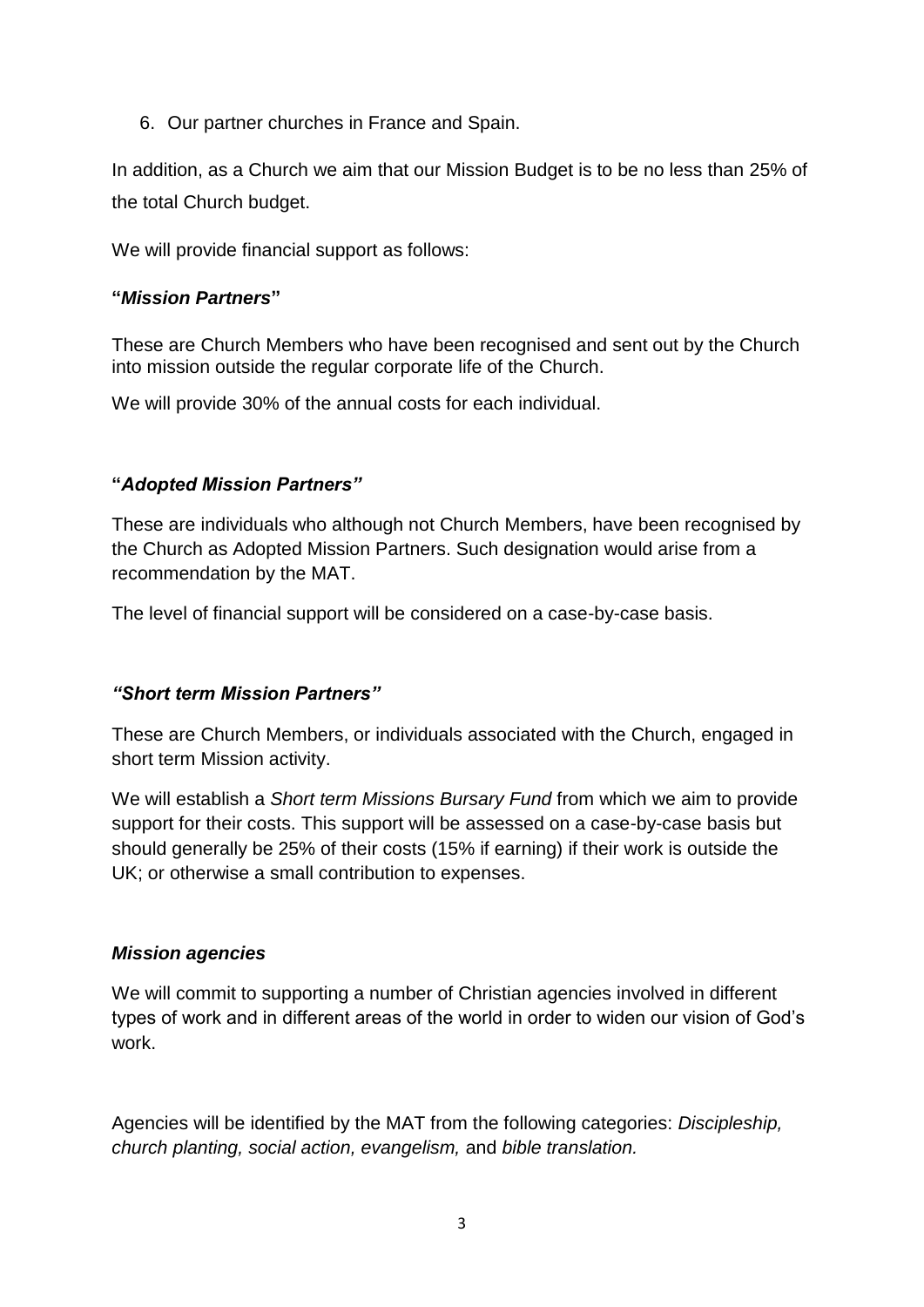In addition, we will support the work of Baptist Missions and TEAR Fund.

#### *Local outreach*

We will also ensure that the Church's local outreach activity is adequately funded.

#### *Annual Budget*

In order to meet our financial responsibilities the MAT will draw up an annual budget to present to the Church for approval at the Annual Church Business Meeting after consideration and adoption by the Church Officers.

# **ENCOURAGING MEMBERS TO BECOME INVOLVED IN MISSION**

As a Church we have a responsibility to recognise, prepare, send and care for those members gifted and called of God to be involved in mission as their primary vocation. The policy set out below is the normal procedure to be followed in indentifying such people, known as *Mission Partners.*

#### **Eligibility**

Those who would be considered Mission Partners should:

- (a) have been in Church membership for a sufficient time to enable their spiritual maturity and gifting to be exercised, and to be part of their call to mission service;
- (b) be entering a sphere of work and ministry for at least at period of one year that both enables and expresses their calling to be involved in mission; and
- (c) wish to involved the Church in recognising their calling and in sending them to their sphere of service.

#### **Selection**

This process involves: the elders; the MAT, the Church.

The elders have a primary responsibility to be actively involved in prayerfully indentifying those whom God may be calling to mission and to present them with the challenge of considering this call. However, it is recognised that normally the initiative will come from members who are considering their involvement in mission. Such members shall request a meeting with the elders at which to share their sense of call. The elders shall consider issues of spiritual life; gifting; church involvement; maturity and experience and on this basis refer the member to the MAT.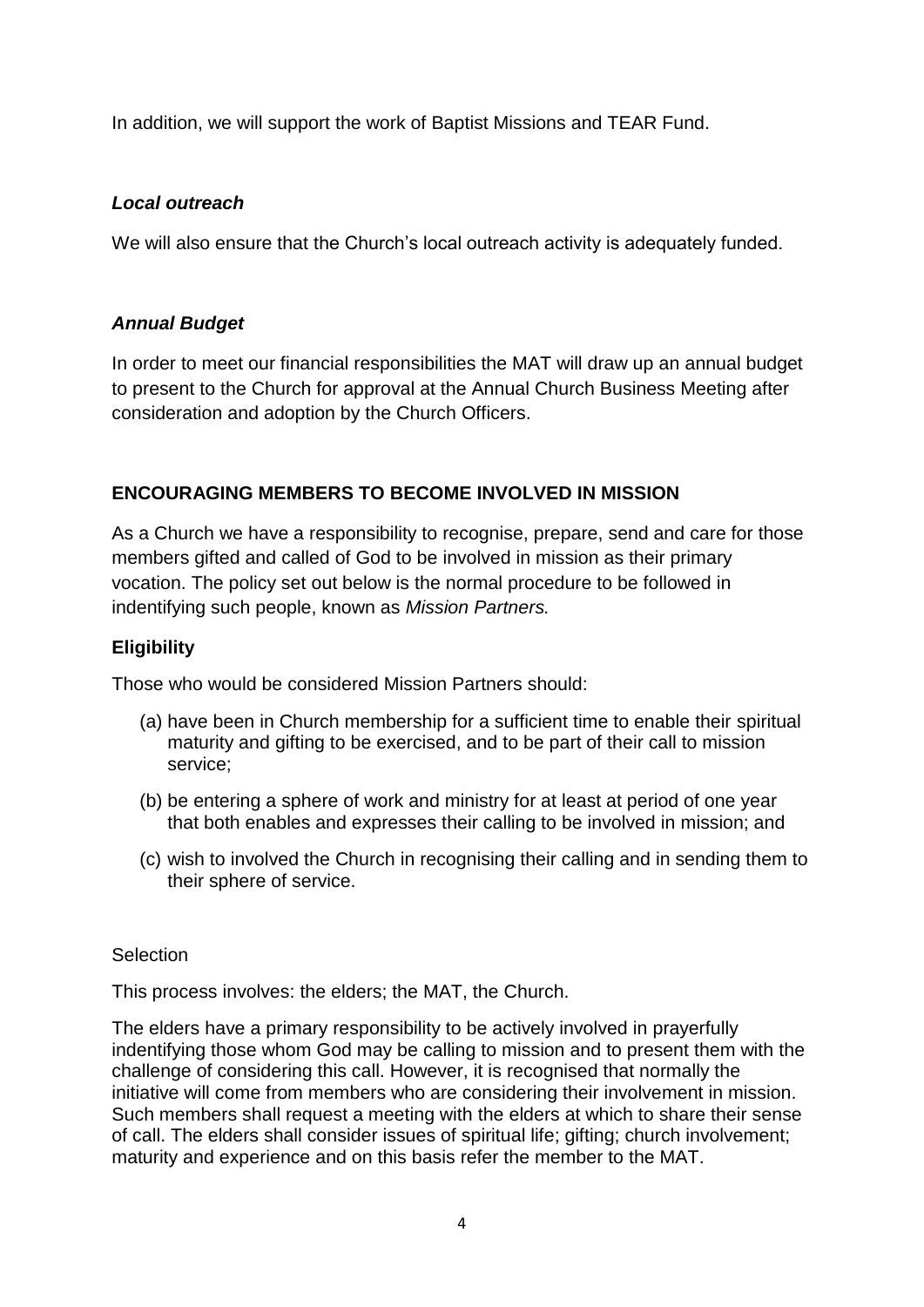The MAT will interview the candidates to discuss details relating to training, placement and support.

If considered appropriate, the MAT shall formulate a proposal for the approval of the elders and submission to the Church members to affirm a candidate as a *Mission Partner.*

The proposal shall be brought to a Church Business Meeting for affirmation.

# **Training**

Mission Partners will normally be expected to have had or to be willing to undertake all necessary training to equip them for service. Each case will be treated on its own merits, however forms of training approved by the MAT could include:

- a) preparation at a recognised Bible College or Mission Training College;
- b) participation in a distance learning or correspondence course, normally associated with a college as at a);
- c) a period of practical service; or
- d) a Short Term Programme with a Mission agency.

Appropriate progress reports shall be requested by the MAT both from the Mission Partner while undergoing training, and the training organisation.

Advice, encouragement, counsel and pastoral support shall be provided by the MAT.

# Commissioning

Mission Partners will be publicly confirmed in their role at a Commissioning Service at the commencement of ministry.

# Pastoral care

In affirming Mission Partners we recognise that the leaders and members of Holywood Baptist Church have an ongoing pastoral responsibility for them. We will continue to offer pastoral care, in consultation with their mission, in the following ways:

- (i) Every Mission Partner will be allocated a "carer" who will be a link between the Mission Partner and the MAT. The carer is responsible for keeping in personal touch with the Mission Partner.
- (ii) Each Mission Partner shall be linked to a specific House (Fellowship) Group from which they will receive practical and spiritual support.
- (iii) Each Mission Partner serving outside of the British Isles should receive one pastoral visit during each term of assignment overseas. Mission